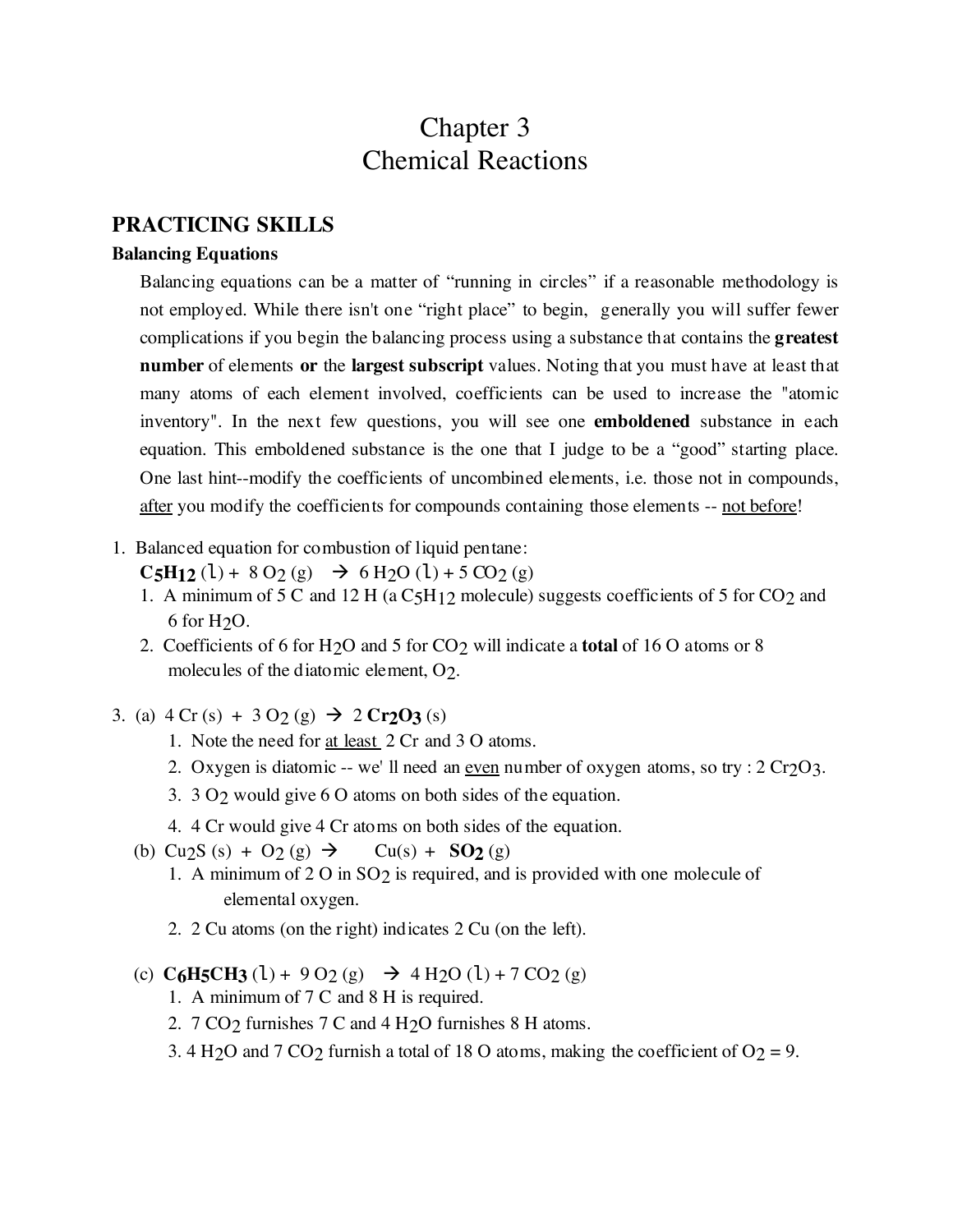- 5. Balance and name the reactants and products:
	- (a) **Fe2O3**(s) + 3 Mg(s)  $\rightarrow$  3 MgO(s) + 2 Fe(s)
		- 1. Note the need for at least 2 Fe and 3 O atoms.
		- 2. 2 Fe atoms would provide the proper iron atom inventory.
		- 3. 3 MgO would give 3 O atoms on both sides of the equation.
		- 4. 3 Mg would give 3 Mg atoms on both sides of the equation.

**Reactants:** iron(III) oxide and magnesium **Products:** magnesium oxide and iron

- (b)  $\text{AICI3}(s) + 3 \text{NaOH}(aq) \rightarrow \text{Al(OH)}3(s) + 3 \text{NaCl}(aq)$ 
	- 1. Note the need for at least 1 Al and 3 Cl atoms.
	- 2. 3 NaCl molecules would provide the proper Cl atom inventory.
	- 3. 3 NaCl would require 3 Na atoms on the left side—a coefficient of 3 for NaOH is needed.
	- 4. 3 OH groups (from Al(OH)3) would give 3 OH groups needed on both sides of the

equation—so a coefficient of 3 for NaOH is needed to provide that balance.

**Reactants**: aluminum chloride and sodium hydroxide **Products:** aluminum hydroxide and sodium chloride.

- $\text{(c) } 2 \text{ NaNO}_3\text{(s)} + \text{H}_2\text{SO}_4\text{(l)} \rightarrow \text{Na}_2\text{SO}_4\text{(s)} + 2 \text{ HNO}_3\text{(l)}$ 
	- 1. Note the need for at least 2 Na and 1 S and 4 O atoms.
	- 2. 2 NaNO3 will provide the proper Na atom inventory.
	- 3. The coefficient of 2 in front of NaNO3 requires a coefficient of 2 for HNO3—

providing a balance for N atoms.

- 4. The implied coefficient of 1 for Na2SO4 suggests a similar coefficient for H2SO4—to balance the S atom inventory.
- 5. O atom inventory is done "automatically" when we balanced N and S inventories.

**Reactants:** sodium nitrate and sulfuric acid **Products:** sodium sulfate and nitric acid

[....although nitric acid typically exists as an aqueous solution.]

- (d)  $\text{NiCO3}(s) + 2 \text{ HNO3}(aq) \rightarrow \text{Ni(NO3)}2(aq) + \text{CO2}(g) + \text{H2O}(l)$ 
	- 1. Note the need for at least 1 Ni atom on both sides. This inventory will mandate 2 NO3 groups on the right—and also on the left. Since these come from HNO3 molecules, we'll need 2 HNO3 on the left.
	- 2. The 2 H from the acid and the CO3 from nickel carbonate, provide 2H, 1 C and 3 O atoms. 1 H2O takes care of the 2H, and **one** of the O atoms, 1 CO2 consumes the 1 C and the remaining 2 O atoms.

**Reactants:** nickel(II) carbonate and nitric acid **Products:** nickel(II) nitrate, carbon dioxide, and water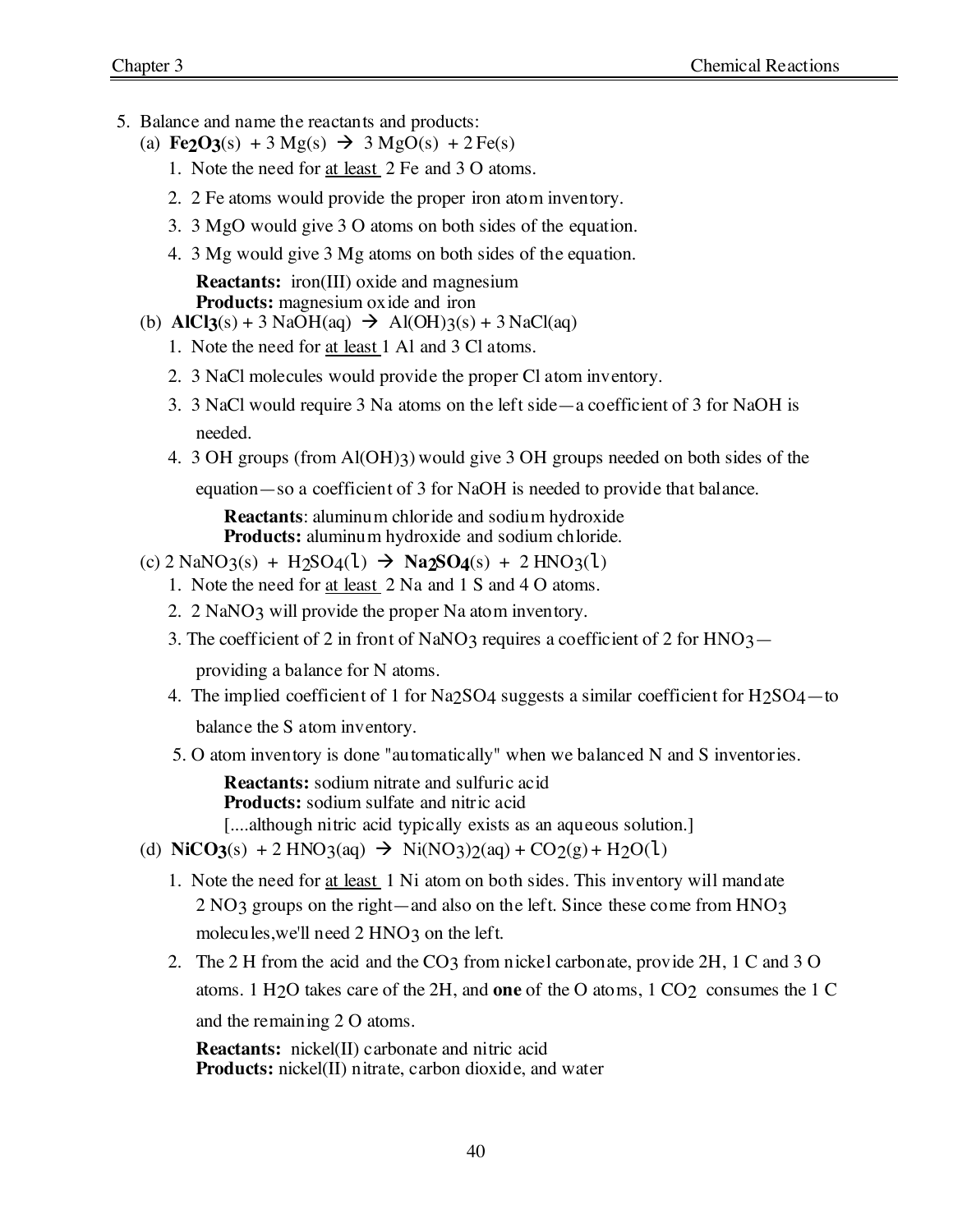# **Chemical Equilibrium**

7. The greater electrical conductivity of the HCl solution at equilibrium indicates a greater concentration of ions  $(H_3O^+)$  and  $Cl^-$ ), indicating that the HCl solution is more productfavored at equilibrium than the  $HCO<sub>2</sub>H$  solution.

## **Ions and Molecules in Aqueous Solution**

9. What is an electrolyte? What are experimental means for discriminating between weak and strong electrolytes?

An electrolyte is a substance whose aqueous solution conducts an electric current.

As to experimental means for discriminating between weak and strong electrolytes, refer to the apparatus in the Active Figure5.2. NaCl is a strong electrolyte and would cause the bulb to glow brightly—reflecting a large number of ions in solution while aqueous ammonia or vinegar (an aqueous solution of acetic acid) would cause the bulb to glow only dimly indicating a smaller number of ions in solution.

# 11. Predict water solubility:

- (a) CuCl<sub>2</sub> is expected to be soluble, while CuO and FeCO<sub>3</sub> are not. Chlorides are generally water soluble, while oxides and carbonates are not.
- (b) AgNO3 is soluble. AgI and Ag3PO4 are not soluble. Nitrate salts are soluble. Phosphate salts are generally insoluble. While halides are generally soluble, those of  $Ag<sup>+</sup>$  are not.
- (c)  $K_2CO_3$ , KI and KMnO4 are soluble. In general, salts of the alkali metals are soluble.
- 13. Ions produced when the compounds dissolve in water.

| <u>Compound</u>                      | Cation | Anion                        |
|--------------------------------------|--------|------------------------------|
| (a) KOH                              | $K^+$  | $OH-$                        |
| (b) $K2SO4$                          | $2 K+$ | SO <sub>4</sub> <sup>2</sup> |
| $(c)$ LiNO3                          | $Li^+$ | NO <sub>3</sub>              |
| (d) $(NH4)2SO4$ 2 $NH4$ <sup>+</sup> |        | SO <sub>4</sub> <sup>2</sup> |
|                                      |        |                              |

| 15. Compound | Water Soluble | Cation              | Anion             |
|--------------|---------------|---------------------|-------------------|
| (a) $Na2CO3$ | yes           | $2$ Na <sup>+</sup> | CO <sub>3</sub> 2 |
| (b) $CuSO4$  | ves           | $C_{11}2+$          | $SO42-$           |
| $(c)$ Nis    | no            |                     |                   |
| (d) $BaBr2$  | ves           | $Ba^{2+}$           | $2 Br -$          |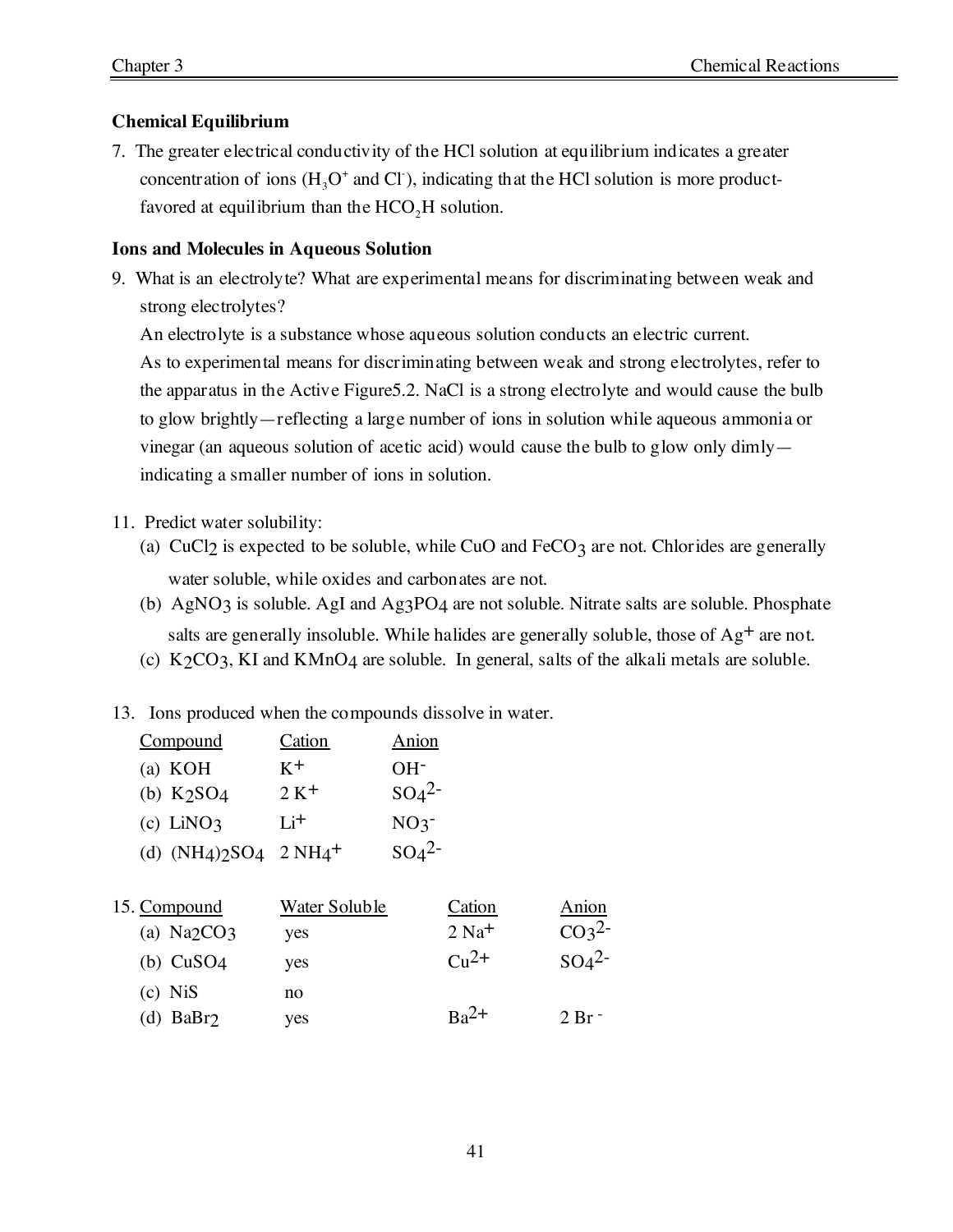### **Precipitation Reactions and Net Ionic Equations**

- 17. CdCl<sub>2</sub>(aq) + 2 NaOH(aq)  $\rightarrow$  Cd(OH)<sub>2</sub>(s) + 2 NaCl(aq) Net ionic equation:  $Cd^{2+}(aq) + 2OH^{-}(aq) \rightarrow Cd(OH)/(s)$
- 19. Balanced equations for precipitation reactions:
	- (a)  $\text{NiCl}_2(\text{aq}) + (\text{NH}_4) \cdot 2\text{Si}(\text{aq}) \rightarrow \text{NiS}(\text{s}) + 2 \text{NH}_4\text{Cl}(\text{aq})$ Net ionic equation:  $Ni^{2+}(aq) + S^{2-}(aq) \rightarrow NiS(s)$
	- (b)  $3 \text{ Mn}(NO_3)2(aq) + 2 \text{ Na}_3PO4(aq) \rightarrow \text{Mn}_3(PO_4)2(s) + 6 \text{ Na}NO_3(aq)$ Net ionic equation:  $3 \text{ Mn}^2$ +(aq) + 2 PO<sub>4</sub><sup>3-</sup>(aq)  $\rightarrow$  Mn<sub>3</sub>(PO<sub>4</sub>)<sub>2</sub>(s)

## **Acids and Bases and Their Reactions**

- 21. HNO<sub>3</sub>(aq) + H<sub>2</sub>O(U)  $\rightarrow$  H<sub>3</sub>O<sup>+</sup>(aq) + NO<sub>3</sub><sup>-</sup>(aq) alternatively:  $HNO<sub>3</sub>(aq) \rightarrow H<sup>+</sup>(aq) + NO<sub>3</sub>(aq)$
- 23. H<sub>2</sub>C<sub>2</sub>O<sub>4</sub>(aq)  $\rightarrow$  H<sup>+</sup>(aq) + HC<sub>2</sub>O<sub>4</sub><sup>-</sup>(aq)  $HC_2O_4$ <sup>-</sup>(aq)  $\rightarrow$  H<sup>+</sup>(aq) + C<sub>2</sub>O<sub>4</sub><sup>2</sup><sup>-</sup>(aq)
- 25.  $MgO(s) + H_2O(1) \rightarrow Mg(OH)2(s)$  (metal oxide reacts with water to form a base)

### 27. Complete and Balance

|                     |                 | (a) $2 \text{CH}_3\text{CO}_2\text{H}(aq) + \text{Mg}(\text{OH})_2\text{(s)} \rightarrow \text{Mg}(\text{CH}_3\text{CO}_2)\text{O}(aq) + 2 \text{H}_2\text{O}(1)$ |       |
|---------------------|-----------------|-------------------------------------------------------------------------------------------------------------------------------------------------------------------|-------|
| acet <sub>1</sub> c | magnesium       | magnesium                                                                                                                                                         | water |
| acid                | hydroxide(base) | acetate                                                                                                                                                           |       |

|      |        | (b) HClO4(aq) + NH <sub>3</sub> (aq) $\rightarrow$ NH <sub>4</sub> ClO4(aq) |
|------|--------|-----------------------------------------------------------------------------|
|      |        | perchloric ammonia ammonium                                                 |
| acid | (base) | perchlorate                                                                 |

29. Write and balance the equation for barium hydroxide reacting with nitric acid:

|           |        | $Ba(OH)2(s) + 2 HNO3(aq) \rightarrow BaNO3)2(aq) + 2 H2O(U)$ |       |
|-----------|--------|--------------------------------------------------------------|-------|
| barium    | nitric | <b>barium</b>                                                | water |
| hydroxide | acid   | nitrate                                                      |       |

31. Two strong Brönsted acids and one strong Brönsted base: Many examples exist: Strong acids: HCl, HBr, HI,  $HNO<sub>3</sub>$ Strong bases: LiOH, NaOH, KOH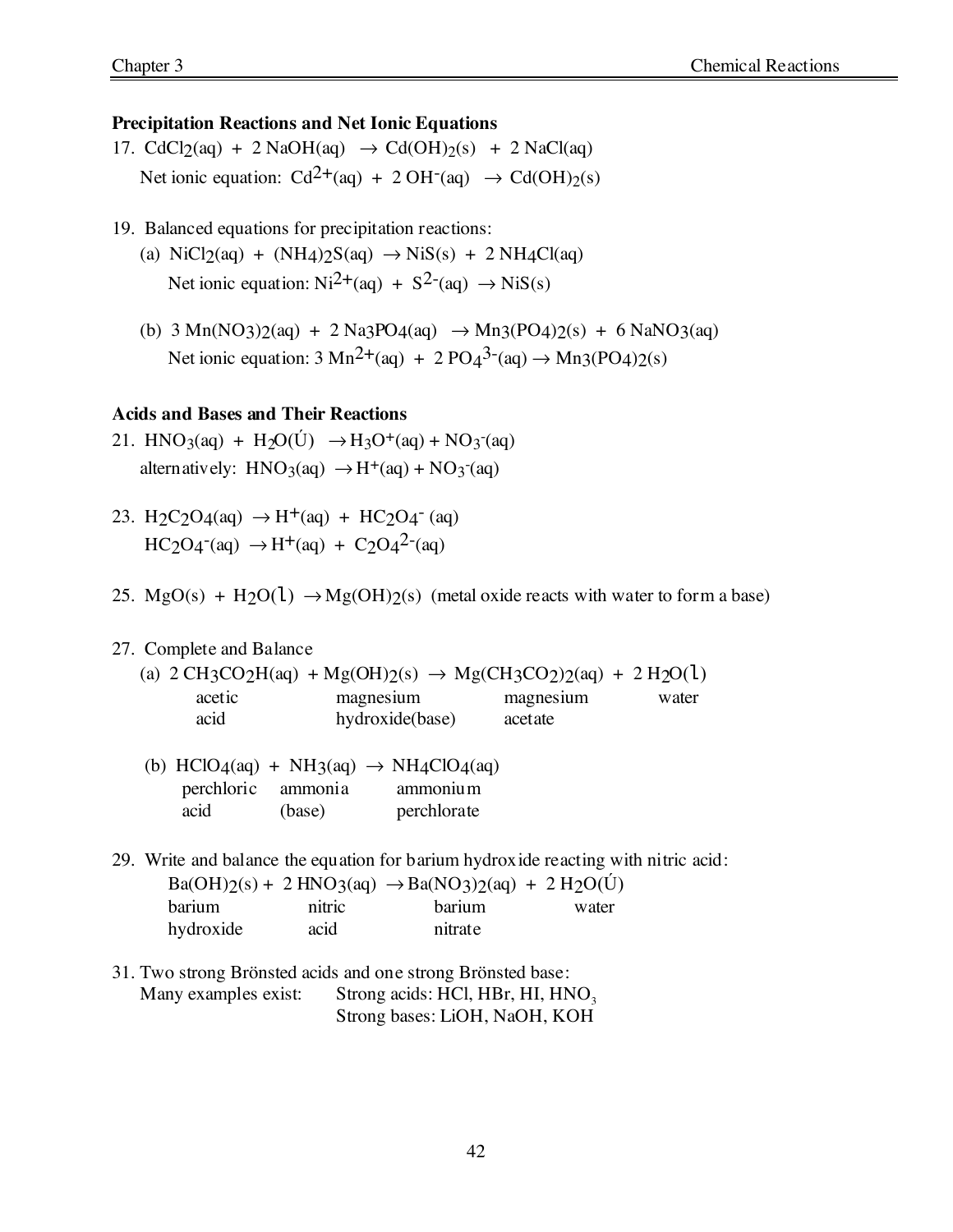#### **Writing Net Ionic Equations**

- 33. (a)  $(NH4)2CO3(aq) + Cu(NO3)2(aq) \rightarrow CuCO3(s) + 2 NH4NO3(aq)$ (net)  $CO_3^2$ <sup>-</sup>(aq) +  $Cu^{2+}(aq)$   $\rightarrow$   $CuCO_3(s)$ 
	- (b)  $Pb(OH)2(s) + 2 HCl(aq) \rightarrow PbCl2(s) + 2 H2O(1)$  $(\text{net}) \ \text{Pb(OH)}(s) + 2 \ \text{H} (3O^+(aq)) + 2 \ \text{Cl}^-(aq) \rightarrow \text{PbCl}(s) + 4 \ \text{H} (2O(1))$
	- (c)  $BaCO_3(s) + 2 HCl(aq) \rightarrow BaCl_2(aq) + H_2O(1) + CO_2(g)$  $(\text{net}) \text{ BaCO}_3(\text{s}) + 2 \text{ H}^+(\text{aq}) \rightarrow \text{Ba}^2(\text{aq}) + \text{H}_2\text{O}(1) + \text{CO}_2(\text{g})$ alternatively: BaCO3(s) + 2 H3O<sup>+</sup>(aq)  $\rightarrow$  Ba<sup>2+</sup>(aq) + 3 H<sub>2</sub>O(1) + CO<sub>2</sub>(g)
	- (d)  $2 \text{ CH}_3\text{CO}_2\text{H}(aq) + \text{Ni(OH)}_2(s) \rightarrow \text{Ni(CH}_3\text{CO}_2)(aq) + \text{H}_2\text{O}(1)$ net:  $2 \text{ CH}_3\text{CO}_2\text{H}(aq) + \text{Ni(OH)}_2(s) \rightarrow \text{Ni}^{2+}(aq) + 2 \text{ CH}_3\text{CO}_2^-(aq) + 2 \text{H}_2\text{O}(1)$
- 35. (a)  $AgNO_3(aq) + KI(aq) \rightarrow AgI(s) + KNO_3(aq)$ 
	- $(\text{net}) \text{Ag}^+(aq) + \text{I}^-(aq) \rightarrow \text{AgI}(s)$
	- (b)  $Ba(OH)2(aq) + 2 HNO3(aq) \rightarrow 2 H2O(1) + BaNO3)2(aq)$  $(\text{net}) \text{OH}^-(\text{aq}) + H_3O^+(\text{aq}) \rightarrow 2H_2O(1)$
	- (c)  $2 \text{ Na}_3\text{PO}_4(aq) + 3 \text{Ni}(\text{NO}_3)2(aq) \rightarrow \text{Ni}_3(\text{PO}_4)2(s) + 6 \text{ Na}(\text{NO}_3(aq))$  $(\text{net})$  2 PO<sub>4</sub><sup>3-</sup>(aq) + 3 Ni<sup>2+</sup>(aq)  $\rightarrow$  Ni<sub>3</sub>(PO<sub>4</sub>)<sub>2</sub>(s)

#### **Gas-Forming Reactions**

37. Write and balance the equation for iron(II) carbonate reacting with nitric acid:

| $FeCO3(s) + 2 HNO3(aq) \rightarrow Fe(NO3)2(aq) + H2O(1) + CO2(g)$ |  |  |  |
|--------------------------------------------------------------------|--|--|--|
|--------------------------------------------------------------------|--|--|--|

| iron(II)  | nitric | iron(II) | water | carbon  |
|-----------|--------|----------|-------|---------|
| carbonate | acid   | nitrate  |       | dioxide |

39. Overall, balanced equation for reaction of  $(NH_4)$ , S with HBr:

| $(NH_4)$ , S      | $+2$ HBr       | $\rightarrow$ | $H_2S$   | $+ 2 NH4Br$    |
|-------------------|----------------|---------------|----------|----------------|
| Ammonium Hydrogen |                |               | Hydrogen | Ammonium       |
| sulfide           | <b>bromide</b> |               | sulfide  | <b>bromide</b> |

#### **Oxidation Numbers**

41. For questions on oxidation number, read the symbol  $(x)$  as "the oxidation number of x."

(a) 
$$
BrO3^{-}
$$
 (Br) + 3(O) = -1

Since oxygen almost always has an oxidation number of -2, we can substitute this value and solve for the oxidation number of Br.

$$
(Br) + 3(-2) = -1
$$
  
(Br) = +5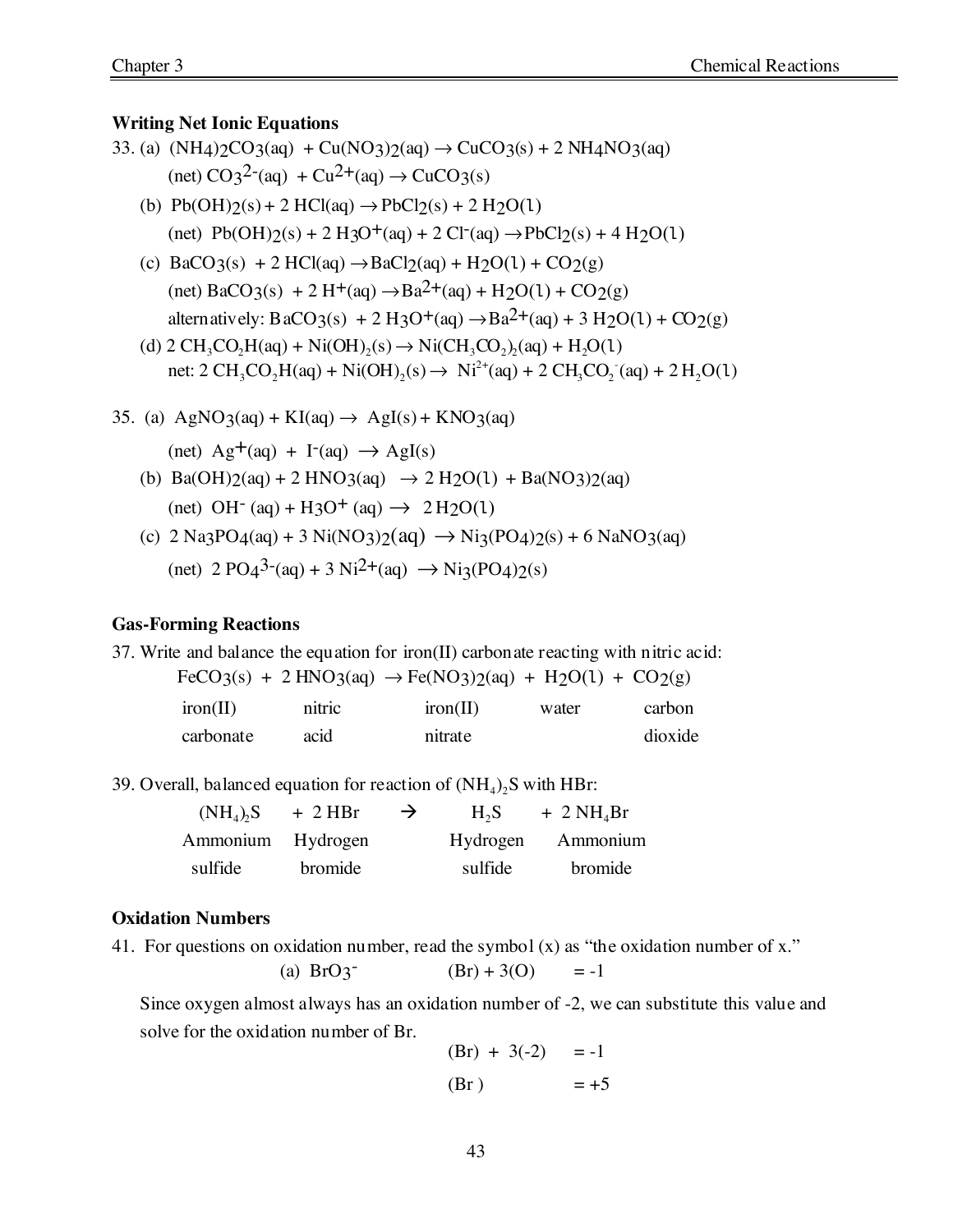(b) C2O42- 2 (C) + 4 (O) = -2 2 (C) + 4 (-2) = -2 2 (C) + -8 = -2 2 (C) = +6 (C) = +3

- (c) F- The oxidation number for any monatomic ion is the charge on the ion. So  $(F) = -1$
- (d) CaH<sub>2</sub> (Ca) + 2 (H) = 0  $(Ca) + 2(-1) = 0$  $(Ca) = +2$ (e)  $H4SiO4$   $4(H) + (Si) + 4(O) = 0$  $4(+1) + (Si) + 4(-2) = 0$ (Si)  $= +4$ (f) HSO4<sup>-</sup> (H) + (S) + 4(O) = -1  $(+1) + (S) + 4(-2) = -1$ (S)  $= +6$

## **Oxidation-Reduction Reactions**

|                         | 43. (a) Oxidation-Reduction: $Zn(s)$ has an oxidation number of 0, while $Zn^{2+}(aq)$ has an |
|-------------------------|-----------------------------------------------------------------------------------------------|
|                         | oxidation number of $+2$ —hence Zn is being oxidized.                                         |
|                         | N in NO3 <sup>-</sup> has an oxidation number of $+5$ , while N in NO <sub>2</sub>            |
|                         | has an oxidation number of $+4$ —hence N is being reduced.                                    |
| (b) Acid-Base reaction: | There is no change in oxidation number for any of the                                         |
|                         | elements in this reaction—hence it is NOT an oxidation-                                       |
|                         | reduction reaction.                                                                           |
|                         | $H2SO4$ is an acid, and $Zn(OH)2$ acts as a base.                                             |
|                         | (c) Oxidation-Reduction: Ca(s) has an oxidation number of 0, while $Ca^{2+}(aq)$ has an       |
|                         | oxidation number of $+2$ —hence Ca is being oxidized.                                         |
|                         | H in H <sub>2</sub> O has an oxidation number of $+1$ , while H in H <sub>2</sub>             |
|                         | has an oxidation number of $0$ —hence H is being reduced.                                     |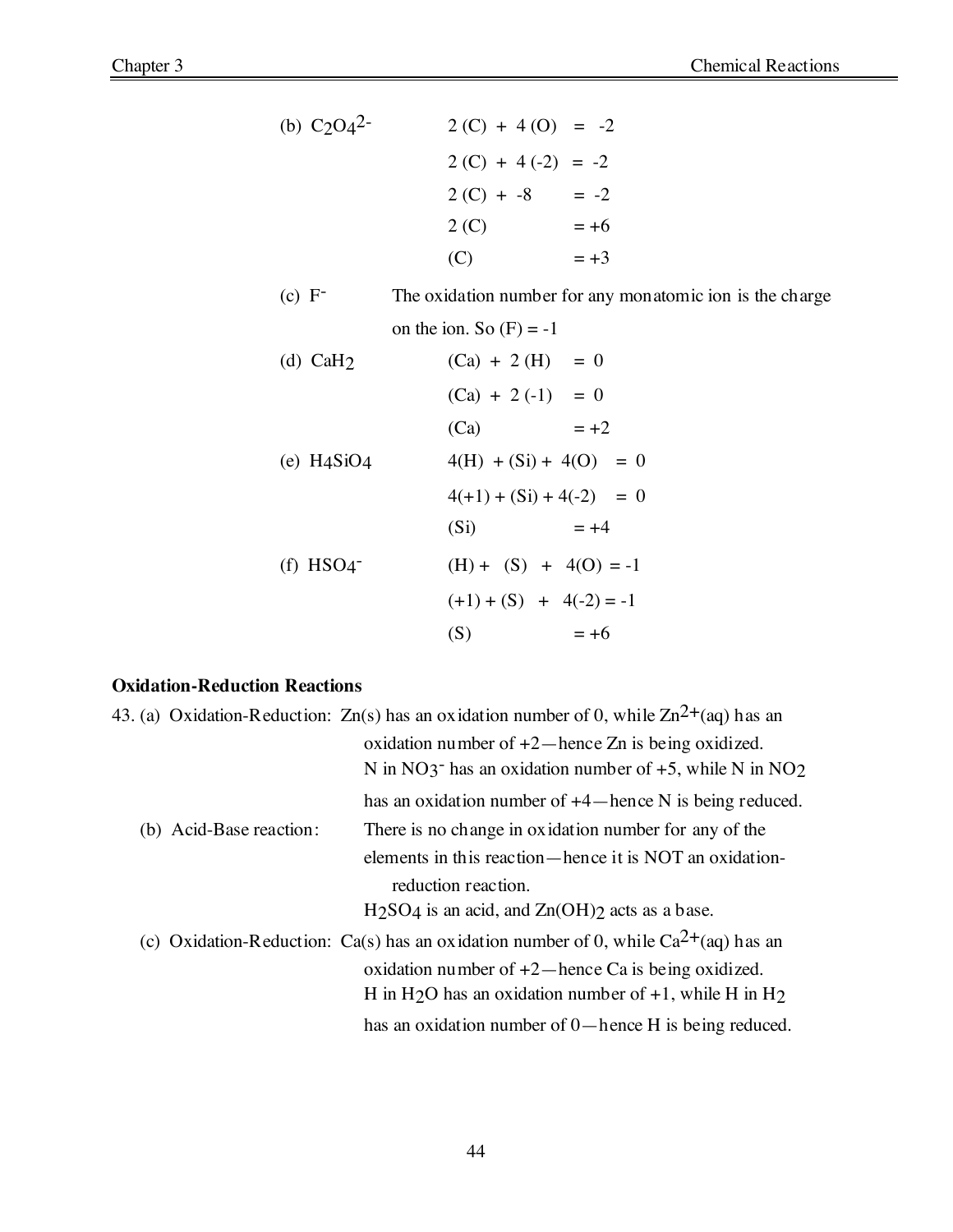45. Determine which reactant is oxidized and which is reduced:

|                                                                    |                            |      | (a) C <sub>2</sub> H <sub>4</sub> (g) + 3 O <sub>2</sub> (g) $\rightarrow$ 2CO <sub>2</sub> (g) + 2 H <sub>2</sub> O(g) |                         |
|--------------------------------------------------------------------|----------------------------|------|-------------------------------------------------------------------------------------------------------------------------|-------------------------|
|                                                                    | ox. number                 |      |                                                                                                                         |                         |
|                                                                    | specie before after        |      | has experienced                                                                                                         | functions as the        |
| C                                                                  | $-2$                       | $+4$ | oxidation                                                                                                               | $(C2H4)$ reducing agent |
| H                                                                  | $+1$ $+1$                  |      | no change                                                                                                               |                         |
| O                                                                  | $\Omega$                   | $-2$ | reduction                                                                                                               | $(O2)$ oxidizing agent  |
| (b) $\text{Si}(s) + 2 \text{Cl}_2(g) \rightarrow \text{SiCl}_4(1)$ |                            |      |                                                                                                                         |                         |
|                                                                    | ox. number                 |      |                                                                                                                         |                         |
|                                                                    | <u>specie</u> before after |      | has experienced                                                                                                         | functions as the        |
| S <sub>i</sub>                                                     | 0                          | $+4$ | oxidation                                                                                                               | (Si) reducing agent     |
|                                                                    | 0                          | $-1$ | reduction                                                                                                               | $(Cl2)$ oxidizing agent |
|                                                                    |                            |      |                                                                                                                         |                         |

## **Types of Reactions in Aqueous Solution**

| 47. Precipitation (PR), Acid-Base (AB), or Gas-Forming (GF)                                                                                                      |     |
|------------------------------------------------------------------------------------------------------------------------------------------------------------------|-----|
| (a) $Ba(OH)2(s) + 2 HCl(aq) \rightarrow BaCl2(aq) + 2 H2O(1)$                                                                                                    | ΑB  |
| (b) $2 \text{ HNO}_3(\text{aq}) + \text{CoCO}_3(\text{s}) \rightarrow \text{Co}(\text{NO}_3) \cdot 2(\text{aq}) + \text{H}_2\text{O}(1) + \text{CO}_2(\text{g})$ | GF  |
| (c) $2 \text{ Na}_3\text{PO}_4(aq) + 3 \text{Cu}(\text{NO}_3)2(aq) \rightarrow \text{Cu}_3(\text{PO}_4)2(s) + 6 \text{ Na}(\text{NO}_3(aq))$                     | PR. |
|                                                                                                                                                                  |     |

| 49. Precipitation (PR), Acid-Base (AB), or Gas-Forming (GF)                                    |     |
|------------------------------------------------------------------------------------------------|-----|
| (a) $MnCl_2(aq) + Na_2S(aq) \rightarrow MnS(s) + 2 NaCl(aq)$                                   | PR. |
| $(\text{net}) \text{ Mn}^{2+}(\text{aq}) + \text{S}^{2-}(\text{aq}) \rightarrow \text{MnS(s)}$ |     |
|                                                                                                |     |

(b)  $K_2CO_3(aq) + ZnCl_2(aq) \rightarrow ZnCO_3(s) + 2 KCl(aq)$  PR (net)  $CO_3^2$ <sup>-</sup>(aq) +  $Zn^2$ <sup>+</sup>(aq)  $\rightarrow$   $ZnCO_3(s)$ 

| 51. Balance the following and classify them as PR, AB, GF, or OR:                  |           |     |
|------------------------------------------------------------------------------------|-----------|-----|
| (a) CuCl <sub>2</sub> (aq) + H <sub>2</sub> S(aq) $\rightarrow$ CuS(s) + 2 HCl(aq) |           | PR. |
| (b) H3PO4 (aq) + 3 KOH(aq) $\rightarrow$ 3 H <sub>2</sub> O(1) + K3PO4(aq)         |           | AB  |
| (c) $Ca(s) + 2 HBr(aq) \rightarrow H_2(g) + CaBr_2(aq)$                            |           | OR. |
| (d) $MgCl_2(aq) + H_2O(1) \rightarrow 3 Mg(OH)_2(s) + 2 HCl(aq)$                   | <b>PR</b> |     |

# **GENERAL QUESTIONS**

53. Balance:

(a) Synthesis of urea:

 $CO_2(g) + 2 NH_3(g) \rightarrow CO(NH_2)2(s) + H_2O(1)$ 

- 1. Note the need for two NH3 in each molecule of urea, so multiply NH3 by 2.
- 2. 2 NH3 provides the two H atoms for a molecule of H2O.
- 3. Each CO2 provides the O atom for a molecule of H2O.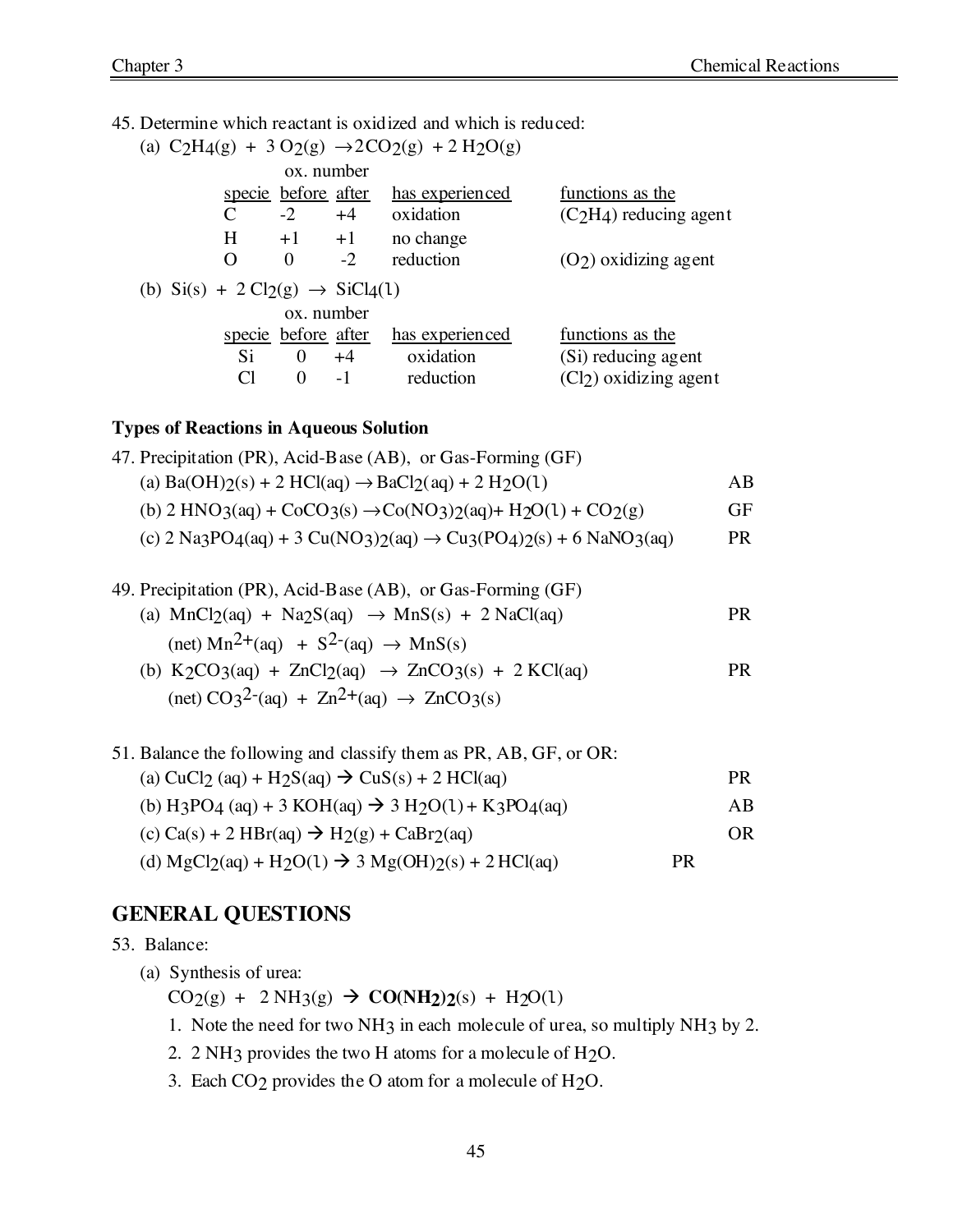(b) synthesis of uranium(VI) fluoride  $UO_2(s) + 4HF(aq) \rightarrow UF_4(s) + 2H_2O(1)$  $UF4(s) + F2(g) \rightarrow UF6(s)$ 1. The 4 F atoms in UF4 requires 4 F atoms from HF. (equation 1) 2. The H atoms in HF produce 2 molecules of H<sub>2</sub>O. (equation 1) 3. The 1:1 stoichiometry of  $UF_6:UF_4$  provides a simple balance. (equation 2) (c) synthesis of titanium metal from TiO2:  $\text{TiO2}(s) + 2 \text{Cl2}(g) + 2 \text{C}(s) \rightarrow \text{TiCl4}(1) + 2 \text{CO}(g)$  $TiCl_4(1) + 2 Mg(s) \rightarrow Ti(s) + 2 MgCl_2(s)$ 1. The O balance mandates 2 CO for each TiO<sub>2</sub>. (equation 1) 2. A coefficient of 2 for C provides C balance. (equation 1) 3. The Ti balance (TiO<sub>2</sub>:TiCl<sub>4</sub>) requires 4 Cl atoms, hence  $2 \text{ Cl}_2$  (equation 1) 4. The Cl balance requires 2 MgCl2, hence 2 Mg. (equation 2)

- 55. Formula for the following compounds:
	- (a) soluble compound with Br- ion: almost any bromide compound with the exception of  $\text{Ag}^+$ ,  $\text{Hg}_2^{\,2+}$  and  $\text{Pb}^{\,2+}$
	- (b) insoluble hydroxide: almost any hydroxide except salts of  $NH_4^+$  and the alkali metal ions
	- (c) insoluble carbonate: almost any carbonate except salts of  $NH_4^+$  and the alkali metal ions
	- (d) soluble nitrate-containing compound: all nitrate-containing compounds are soluble The listing of soluble and insoluble compounds in your text will provide general guidelines for predicting the solubility of compounds.
	- (e) a weak Bronsted acid: the carboxylic acids are weak acids: CH3CO2H (acetic)
- 57. For the following copper salts:

Water soluble:  $Cu(NO_3)2$ ,  $CuCl<sub>2</sub>$  — nitrates and chlorides are soluble Water insoluble:  $CuCO_3$ ,  $Cu_3(PO_4)_2$  — carbonates and phosphates are insoluble

59. **Spectator ions** in the following equation and the net ionic equation:  $2 \text{ H}_3\text{O}^+(\text{aq}) + 2 \text{ NO}_3^-(\text{aq}) + \text{Mg}(\text{OH})_2(\text{s}) \rightarrow 4 \text{ H}_2\text{O}(1) + \text{Mg}^2+(\text{aq}) + 2 \text{ NO}_3^-(\text{aq})$ 

The emboldened nitrate ions are the spectator ions. The net ionic equation would be the first equation shown above without the spectator ions:

 $2 \text{H}_3\text{O}^+(aq) + \text{Mg}(\text{OH})\gamma(s) \rightarrow 4 \text{H}_2\text{O}(1) + \text{Mg}^2+(aq)$  [An acid-base exchange]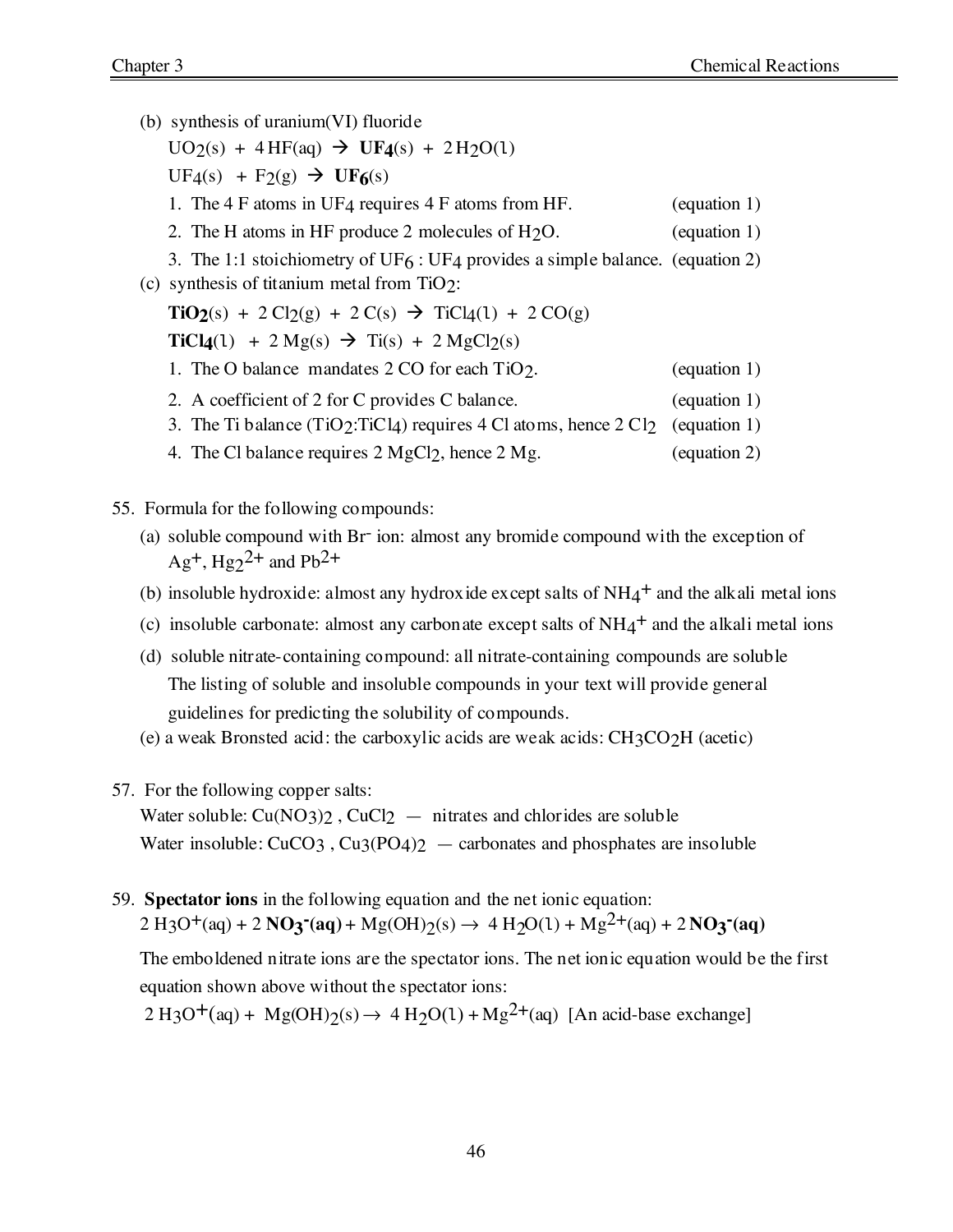- 61. For the reaction of chlorine with NaBr:  $Cl_2(g) + 2$  NaBr(aq)  $\rightarrow 2$  NaCl(aq) + Br<sub>2</sub>(1)
	- (a) Oxidized: **bromine's** oxidation number is changed from -1 to 0
	- Reduced: **chlorine's** oxidation number is changed from 0 to –1

(b) Oxidizing agent: **Cl2** removes the electrons from NaBr

Reducing agent: **NaBr** provides the electrons to the chlorine.

- 63. Reaction:  $MgCO<sub>3</sub>(s) + 2 HCl(aq) \rightarrow CO<sub>2</sub>(g) + MgCl<sub>2</sub>(aq) + H<sub>2</sub>O(1)$ 
	- (a) The net ionic equation:  $MgCO_3(s) + 2 H_3O^+(aq) \rightarrow CO_2(g) + Mg<sup>2+</sup>(aq) + 3 H_2O(1)$

The spectator ion is the chloride ion (Cl<sup>-</sup>).

(b) The production of  $CO_2(g)$  characterizes this as a gas-forming reaction.

65. Species present in aqueous solutions of:

| compound        | types of species      | species present                  |
|-----------------|-----------------------|----------------------------------|
| (a) $NH3$       | molecules (weak base) | $NH_3$ , $NH_4^+$ , $OH^-$       |
| (b) $CH_3CO_2H$ | molecules (weak acid) | $CH_3CO_2H$ , $CH_3CO_2$ , $H^+$ |
| $(c)$ NaOH      | ions (strong base)    | $Na+$ and $OH-$                  |
| $(d)$ HBr       | ions (strong acid)    | $H_3O^+$ and Br                  |
|                 |                       |                                  |

**In every case, H2O will be present (but omitted in this list)**

67. Balance and classify each as PR, AB, GF

| (a) $K_2CO_3(aq) + 2 HClO_4(aq) \rightarrow 2 KClO_4(aq) + CO_2(g) + 2 H_2O(1)$                                                                | GF. |
|------------------------------------------------------------------------------------------------------------------------------------------------|-----|
| (b) $\text{FeCl}_2(\text{aq}) + (\text{NH}_4) \cdot 2\text{S}(\text{aq}) \rightarrow \text{FeS}(\text{s}) + 2 \text{NH}_4\text{Cl}(\text{aq})$ | PR. |
| (c) $Fe(NO_3)2(aq) + Na2CO_3(aq) \rightarrow FeCO_3(s) + 2NaNO_3(aq)$                                                                          | PR. |
| (d) $3 \text{ NaOH}(aq) + \text{FeCl}_3(aq) \rightarrow 3 \text{ NaCl}(aq) + \text{Fe(OH)}_3(s)$                                               | PR  |

# **IN THE LABORATORY**

|  | 69. For the reaction: |  |
|--|-----------------------|--|
|--|-----------------------|--|

 $2 \text{ NaI}(s) + 2 \text{ H}_2\text{SO}_4(aq) + \text{MnO}_2(s) \rightarrow \text{Na}_2\text{SO}_4(aq) + \text{MnSO}_4(aq) + \text{I}_2(g) + 2 \text{ H}_2\text{O}(1)$ 

- (a) Oxidation number of each atom in the equation: (ox.numbers shown in order) Reactants: NaI  $(+1,-1)$  H<sub>2</sub>SO<sub>4</sub>  $(+1, +6, -2)$  MnO<sub>2</sub>  $(+4,-2)$ Products: Na2SO4  $(+1, +6, -2)$  MnSO4  $(+2, +6, -2)$  I2(0) H2O $(+1, -2)$ (b) Oxidizing agent: MnO2 Oxidized: I in NaI
- Reducing agent: NaI Reduced: Mn (in MnO2)
- (c) The formation of gaseous iodine "drives" the process—product-favored